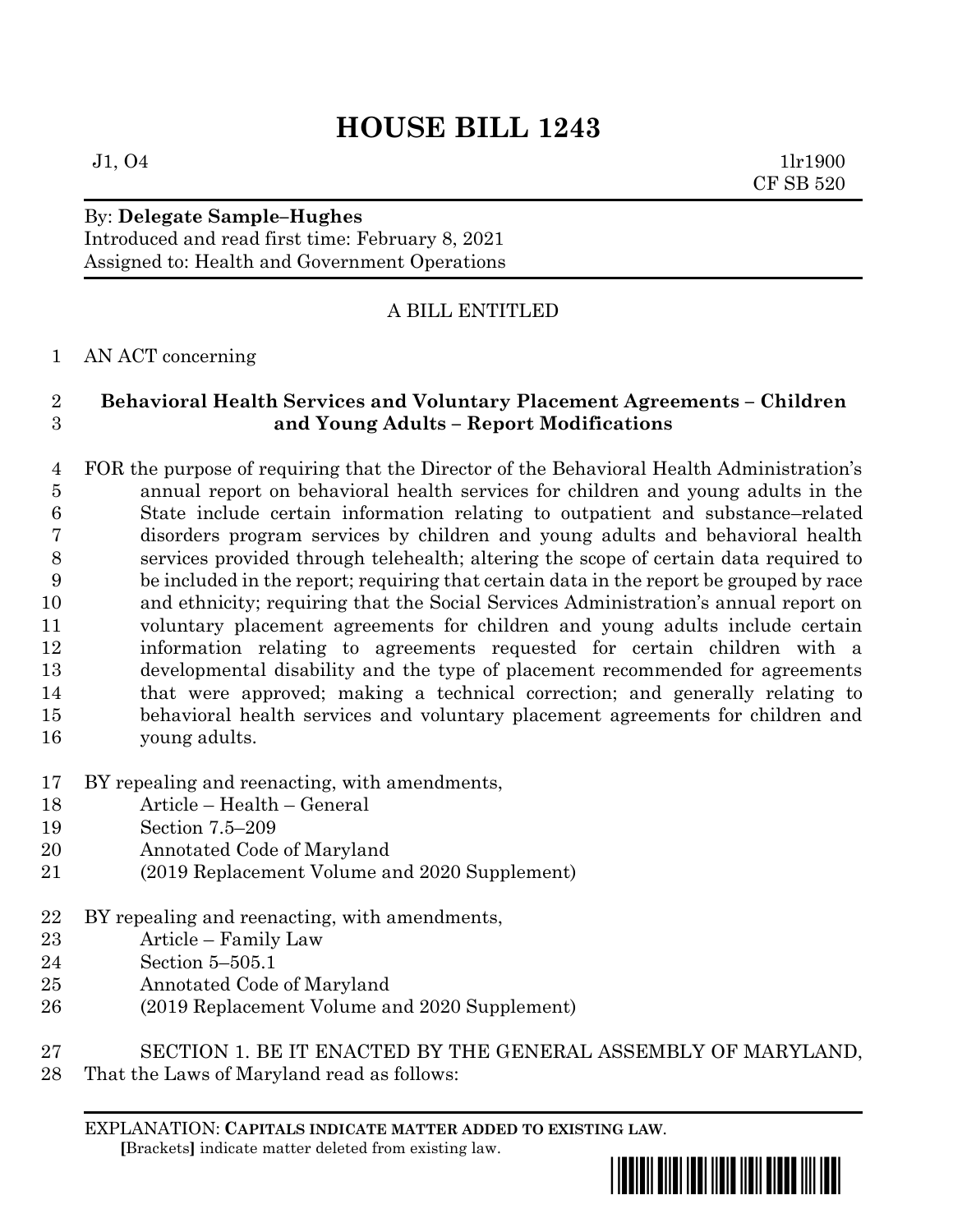|                                    | $\sqrt{2}$                                                                                                                                                                                                                                                                    |                                                      | <b>HOUSE BILL 1243</b>                                                               |  |  |  |  |  |
|------------------------------------|-------------------------------------------------------------------------------------------------------------------------------------------------------------------------------------------------------------------------------------------------------------------------------|------------------------------------------------------|--------------------------------------------------------------------------------------|--|--|--|--|--|
| $\mathbf 1$                        |                                                                                                                                                                                                                                                                               |                                                      | Article - Health - General                                                           |  |  |  |  |  |
| $\overline{2}$                     | $7.5 - 209.$                                                                                                                                                                                                                                                                  |                                                      |                                                                                      |  |  |  |  |  |
| $\boldsymbol{3}$<br>$\overline{4}$ | In consultation with interested stakeholders, the Director shall prepare an<br>(a)<br>annual report on behavioral health services for children and young adults in the State.                                                                                                 |                                                      |                                                                                      |  |  |  |  |  |
| 5                                  | (b)                                                                                                                                                                                                                                                                           | The report shall include:                            |                                                                                      |  |  |  |  |  |
| $\boldsymbol{6}$<br>7              | The number and the percentage of children and young adults who,<br>(1)<br>during the reported year:                                                                                                                                                                           |                                                      |                                                                                      |  |  |  |  |  |
| 8                                  |                                                                                                                                                                                                                                                                               | (i)                                                  | Were eligible for public behavioral health services; [and]                           |  |  |  |  |  |
| 9                                  |                                                                                                                                                                                                                                                                               | (ii)                                                 | Used a public behavioral health service, including:                                  |  |  |  |  |  |
| 10                                 |                                                                                                                                                                                                                                                                               |                                                      | 1.<br>AN OUTPATIENT SERVICE;                                                         |  |  |  |  |  |
| 11                                 |                                                                                                                                                                                                                                                                               |                                                      | [1.] 2. An inpatient service;                                                        |  |  |  |  |  |
| 12                                 |                                                                                                                                                                                                                                                                               |                                                      | [2.] <b>3.</b> An emergency room service;                                            |  |  |  |  |  |
| 13                                 |                                                                                                                                                                                                                                                                               |                                                      | [3.] 4. A residential treatment center service; [and]                                |  |  |  |  |  |
| 14<br>15<br>16<br>17               | [4.] <b>5.</b> An intensive public behavioral health service, including<br>targeted or mental health case management services, respite care services, services<br>provided under § 1915(i) of the Social Security Act, and psychiatric rehabilitation services;<br><b>AND</b> |                                                      |                                                                                      |  |  |  |  |  |
| 18<br>19                           | <b>SERVICE; AND</b>                                                                                                                                                                                                                                                           |                                                      | 6.<br>$\mathbf{A}$<br><b>SUBSTANCE-RELATED</b><br><b>DISORDERS</b><br><b>PROGRAM</b> |  |  |  |  |  |
| 20<br>21                           |                                                                                                                                                                                                                                                                               | (III)<br>THROUGH TELEHEALTH;                         | USED A PUBLIC BEHAVIORAL HEALTH SERVICE PROVIDED                                     |  |  |  |  |  |
| 22<br>23                           | The total expenditure and expenditure per child and young adult using<br>(2)<br>a public behavioral health service, including:                                                                                                                                                |                                                      |                                                                                      |  |  |  |  |  |
| 24                                 |                                                                                                                                                                                                                                                                               | (I)                                                  | AN OUTPATIENT SERVICE;                                                               |  |  |  |  |  |
| 25                                 |                                                                                                                                                                                                                                                                               | $\left[ \text{(i)} \right] \left( \text{II} \right)$ | An inpatient service;                                                                |  |  |  |  |  |
| 26                                 |                                                                                                                                                                                                                                                                               | $\left[\text{(ii)}\right]$ (III)                     | An emergency room service;                                                           |  |  |  |  |  |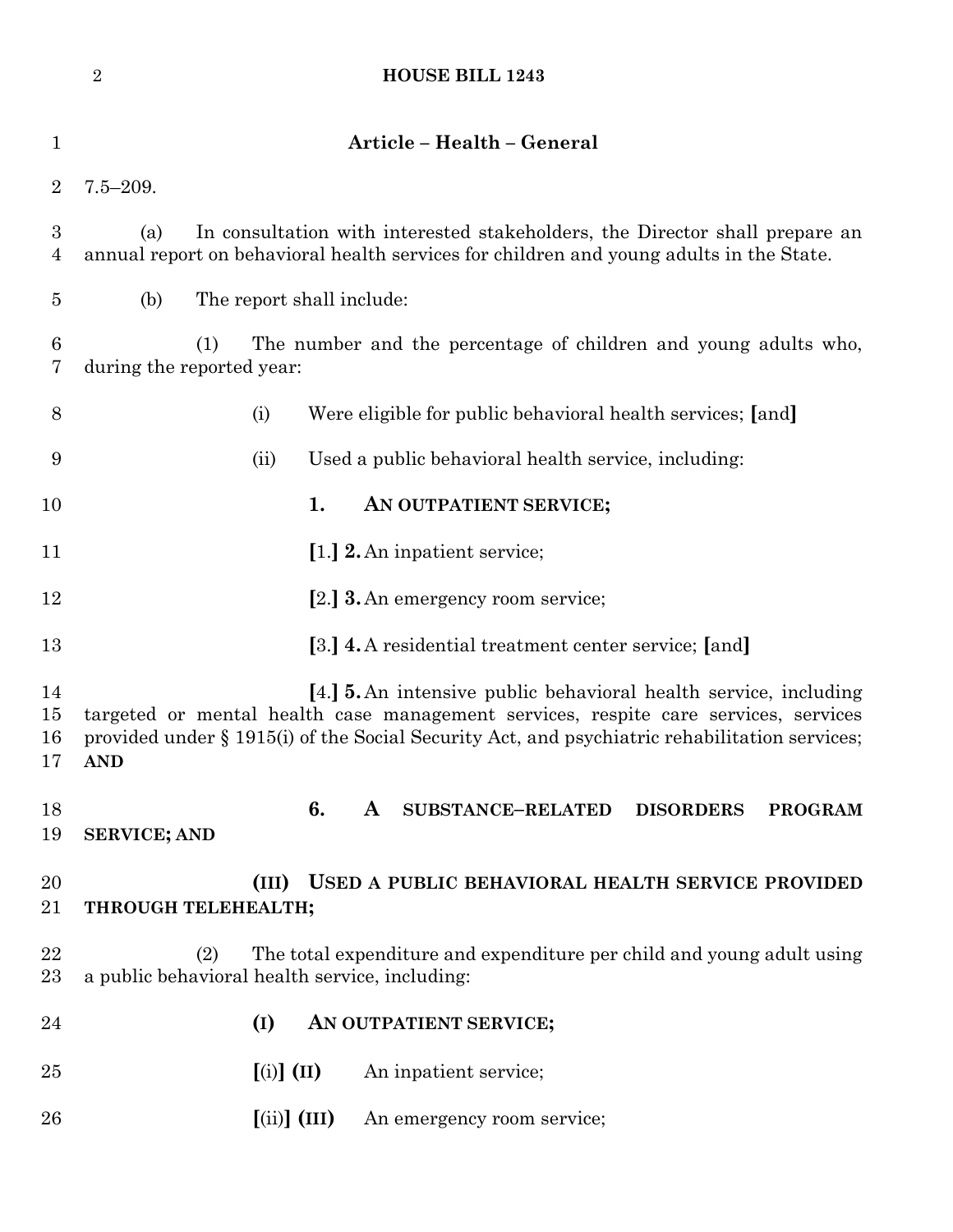## **HOUSE BILL 1243** 3

| $\mathbf{1}$       |                                                                                                                            | $(iii)$ $(IV)$                 |              |                                       | A residential treatment center service; [and]                                                                                                      |                  |
|--------------------|----------------------------------------------------------------------------------------------------------------------------|--------------------------------|--------------|---------------------------------------|----------------------------------------------------------------------------------------------------------------------------------------------------|------------------|
| $\overline{2}$     |                                                                                                                            | $\left[\text{(iv)}\right]$ (V) |              |                                       | An intensive community service[.]; AND                                                                                                             |                  |
| $\boldsymbol{3}$   |                                                                                                                            | (VI)                           |              |                                       | A SUBSTANCE-RELATED DISORDERS PROGRAM SERVICE;                                                                                                     |                  |
| 4<br>5             | The total cost per child or young adult for all behavioral health services<br>(3)<br>provided to the child or young adult; |                                |              |                                       |                                                                                                                                                    |                  |
| 6                  | (4)                                                                                                                        |                                |              |                                       | The total expenditure and expenditure per child and young adult for:                                                                               |                  |
| 7                  |                                                                                                                            | (i)                            |              | Targeted case management services;    |                                                                                                                                                    |                  |
| 8                  |                                                                                                                            | (ii)                           |              | Respite care services;                |                                                                                                                                                    |                  |
| 9<br>10            | Security Act; and                                                                                                          | (iii)                          |              |                                       | Services provided through a plan under $\S$ 1915(i) of the Social                                                                                  |                  |
| 11                 |                                                                                                                            | (iv)                           |              | Psychiatric rehabilitation services;  |                                                                                                                                                    |                  |
| 12                 | (5)                                                                                                                        |                                |              |                                       | The [average] MEDIAN length of time children and young adults spent:                                                                               |                  |
| 13<br>14           | hospitalization; and                                                                                                       | (i)                            |              |                                       | In the hospital emergency room pending psychiatric inpatient                                                                                       |                  |
| $15\,$<br>16<br>17 | placement;                                                                                                                 | (ii)                           |              |                                       | Waiting for placement in a residential treatment center from the<br>date of the referral, AS DETERMINED BY THE REFERRAL SOURCE, to the date of the |                  |
| 18<br>19           | The number of children and young adults who were readmitted [for a<br>(6)<br>30-day admission] WITHIN 30 DAYS at:          |                                |              |                                       |                                                                                                                                                    |                  |
| 20                 |                                                                                                                            | (i)                            |              | The same hospital;                    |                                                                                                                                                    |                  |
| 21                 |                                                                                                                            | (ii)                           |              |                                       | The same residential treatment center; or                                                                                                          |                  |
| 22                 |                                                                                                                            | (iii)                          |              |                                       | Any other hospital or residential treatment center;                                                                                                |                  |
| 23                 | (7)                                                                                                                        |                                |              |                                       | The [average] MEDIAN length of stay for children and young adults at:                                                                              |                  |
| 24                 |                                                                                                                            | (i)                            |              | A residential treatment center; [and] |                                                                                                                                                    |                  |
| $25\,$             |                                                                                                                            | (ii)                           |              | A psychiatric unit at a hospital; and |                                                                                                                                                    |                  |
| 26<br>$27\,$       | PROGRAM; AND                                                                                                               | (III)                          | $\mathbf{A}$ | <b>RESIDENTIAL</b>                    | <b>SUBSTANCE-RELATED</b>                                                                                                                           | <b>DISORDERS</b> |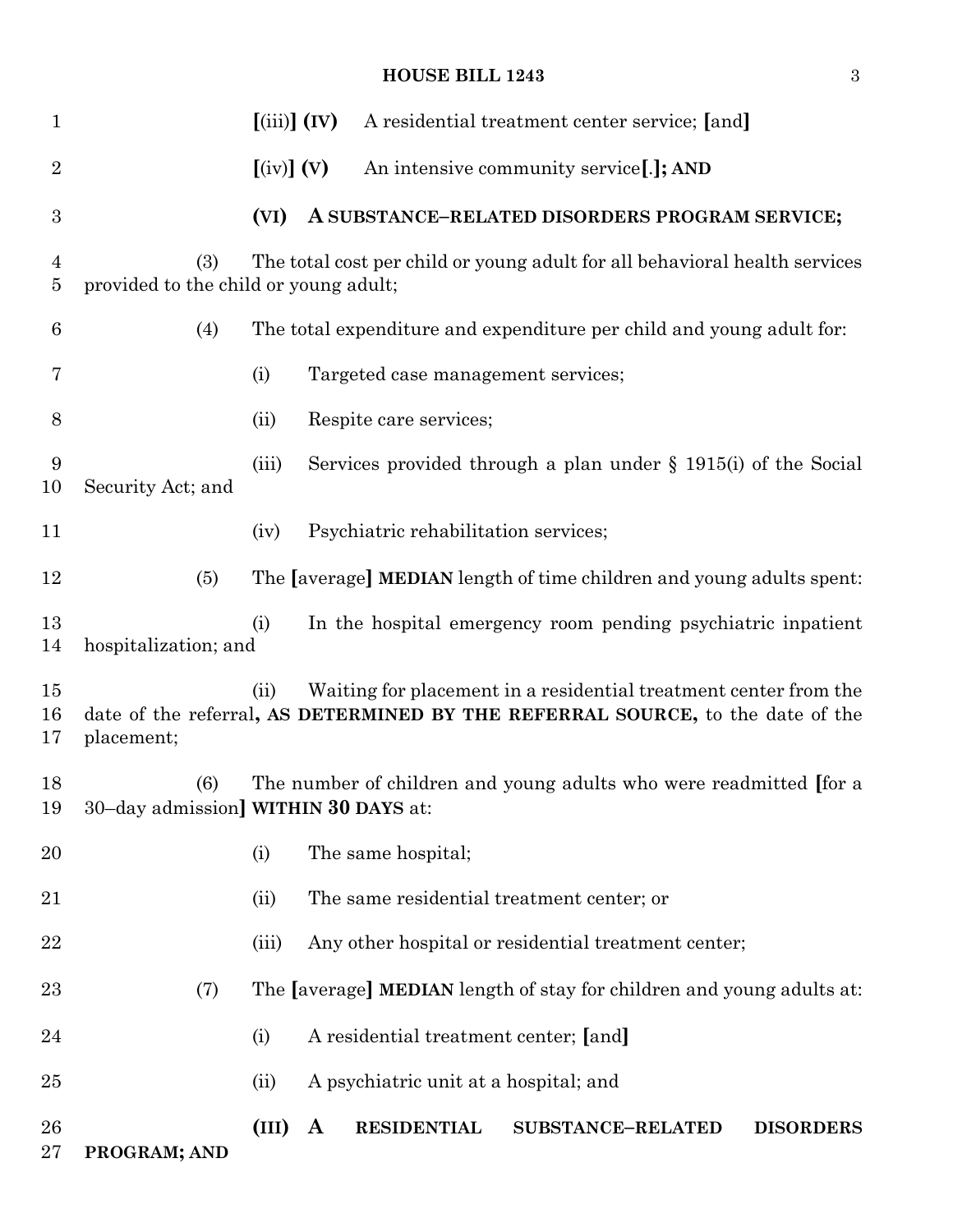|                                      | <b>HOUSE BILL 1243</b><br>$\overline{4}$                                                                                                                             |                                                                                              |                                                                                                                    |  |  |  |  |  |
|--------------------------------------|----------------------------------------------------------------------------------------------------------------------------------------------------------------------|----------------------------------------------------------------------------------------------|--------------------------------------------------------------------------------------------------------------------|--|--|--|--|--|
| $\mathbf 1$                          |                                                                                                                                                                      | (8)                                                                                          | For residential treatment centers:                                                                                 |  |  |  |  |  |
| $\boldsymbol{2}$<br>$\boldsymbol{3}$ |                                                                                                                                                                      | THE TOTAL NUMBER OF CHILDREN AND YOUNG ADULTS<br>(I)<br>ADMITTED DURING THE REPORT YEAR; AND |                                                                                                                    |  |  |  |  |  |
| 4<br>$\bf 5$                         | $[$ ; and                                                                                                                                                            |                                                                                              | $\left[ \text{(i)} \right] \left( \text{II} \right)$<br>The total number of children and young adults discharged   |  |  |  |  |  |
| $6\phantom{.}6$<br>7                 |                                                                                                                                                                      |                                                                                              | The number of residents at the end of the year who are children<br>(ii)<br>or young adults DURING THE REPORT YEAR. |  |  |  |  |  |
| $8\,$<br>9                           | The report shall group the information required under subsection (b) of this<br>$\left( \text{c}\right)$<br>section by jurisdiction and by the following age groups: |                                                                                              |                                                                                                                    |  |  |  |  |  |
| 10                                   |                                                                                                                                                                      | (1)                                                                                          | Birth through 6 years old;                                                                                         |  |  |  |  |  |
| 11                                   |                                                                                                                                                                      | (2)                                                                                          | 7 through 12 years old;                                                                                            |  |  |  |  |  |
| 12                                   |                                                                                                                                                                      | (3)                                                                                          | 13 through 17 years old;                                                                                           |  |  |  |  |  |
| 13                                   |                                                                                                                                                                      | (4)                                                                                          | 18 through 21 years old; and                                                                                       |  |  |  |  |  |
| 14                                   |                                                                                                                                                                      | (5)                                                                                          | 22 through 25 years old.                                                                                           |  |  |  |  |  |
| 15<br>16                             | THE REPORT SHALL GROUP THE INFORMATION REQUIRED UNDER<br>(D)<br>SUBSECTION (B) OF THIS SECTION BY THE FOLLOWING RACES AND ETHNIC GROUPS:                             |                                                                                              |                                                                                                                    |  |  |  |  |  |
| 17                                   |                                                                                                                                                                      | (1)                                                                                          | HISPANIC OR LATINO OF ANY RACE; AND                                                                                |  |  |  |  |  |
| 18                                   |                                                                                                                                                                      | (2)                                                                                          | FOR INDIVIDUALS WHO ARE NON-HISPANIC OR NON-LATINO:                                                                |  |  |  |  |  |
| 19                                   |                                                                                                                                                                      |                                                                                              | AMERICAN INDIAN OR ALASKAN NATIVE;<br>(I)                                                                          |  |  |  |  |  |
| 20                                   |                                                                                                                                                                      |                                                                                              | ASIAN;<br>(II)                                                                                                     |  |  |  |  |  |
| 21                                   |                                                                                                                                                                      |                                                                                              | <b>BLACK OR AFRICAN AMERICAN;</b><br>(III)                                                                         |  |  |  |  |  |
| 22                                   |                                                                                                                                                                      |                                                                                              | NATIVE HAWAIIAN OR OTHER PACIFIC ISLANDER;<br>(IV)                                                                 |  |  |  |  |  |
| 23                                   |                                                                                                                                                                      |                                                                                              | <b>WHITE; OR</b><br>(V)                                                                                            |  |  |  |  |  |
| 24                                   |                                                                                                                                                                      |                                                                                              | TWO OR MORE RACES.<br>(VI)                                                                                         |  |  |  |  |  |
| 25                                   | [(d)] (E)                                                                                                                                                            |                                                                                              | On or before December 1 each year, the Director shall submit the report                                            |  |  |  |  |  |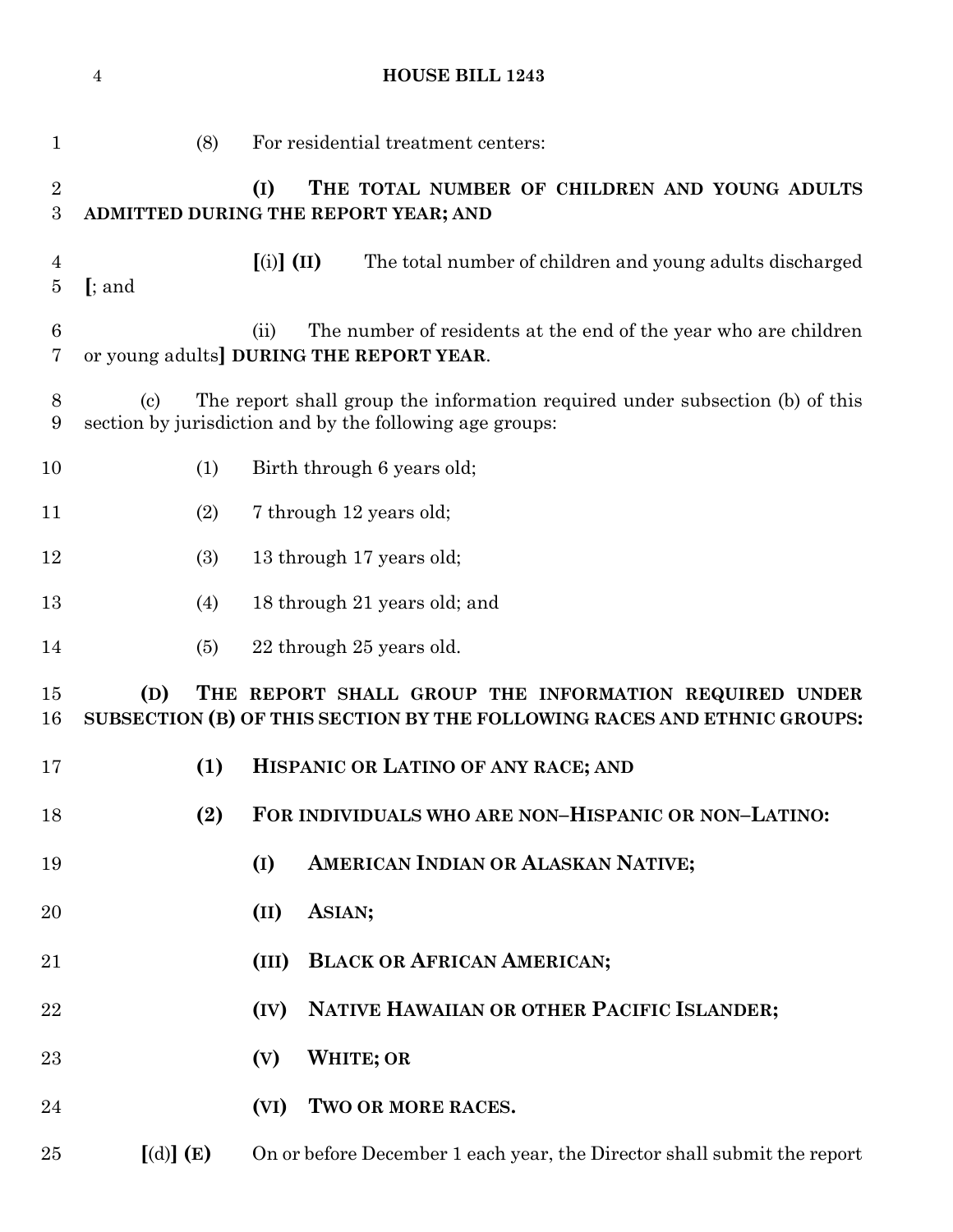#### **HOUSE BILL 1243** 5

 required under this section to the Governor and, in accordance with § 2–1257 of the State Government Article, the General Assembly.

#### **Article – Family Law**

5–505.1.

 (a) In consultation with interested stakeholders, the Administration shall prepare an annual report on voluntary placement agreements for children and young adults in the State.

- (b) The report shall include:
- (1) the total number of voluntary placement agreements that were:
- (i) approved;
- (ii) denied; **[**and**]**

 (iii) requested for behavioral health reasons, including voluntary placement agreements that were requested for children with a developmental disability who are also diagnosed with a behavioral health disorder; **AND**

 **(IV) REQUESTED FOR CHILDREN WITH A DEVELOPMENTAL DISABILITY WHO ARE NOT ALSO DIAGNOSED WITH A BEHAVIORAL HEALTH DISORDER;**

- 
- (2) the reason for any denials; and

 (3) for voluntary placement agreements that were approved, the type of **PLACEMENT RECOMMENDED AND THE TYPE OF** initial placement, including:

- 21 (i) residential treatment center;
- 22 (ii) group home placement;
- 23 (iii) the rapeutic group home;
- (iv) diagnostic placement;
- (v) therapeutic foster home; and
- 26 (vi) any other type of placement.

 (c) The report shall group the information required under subsection (b) of this section by the following regions: